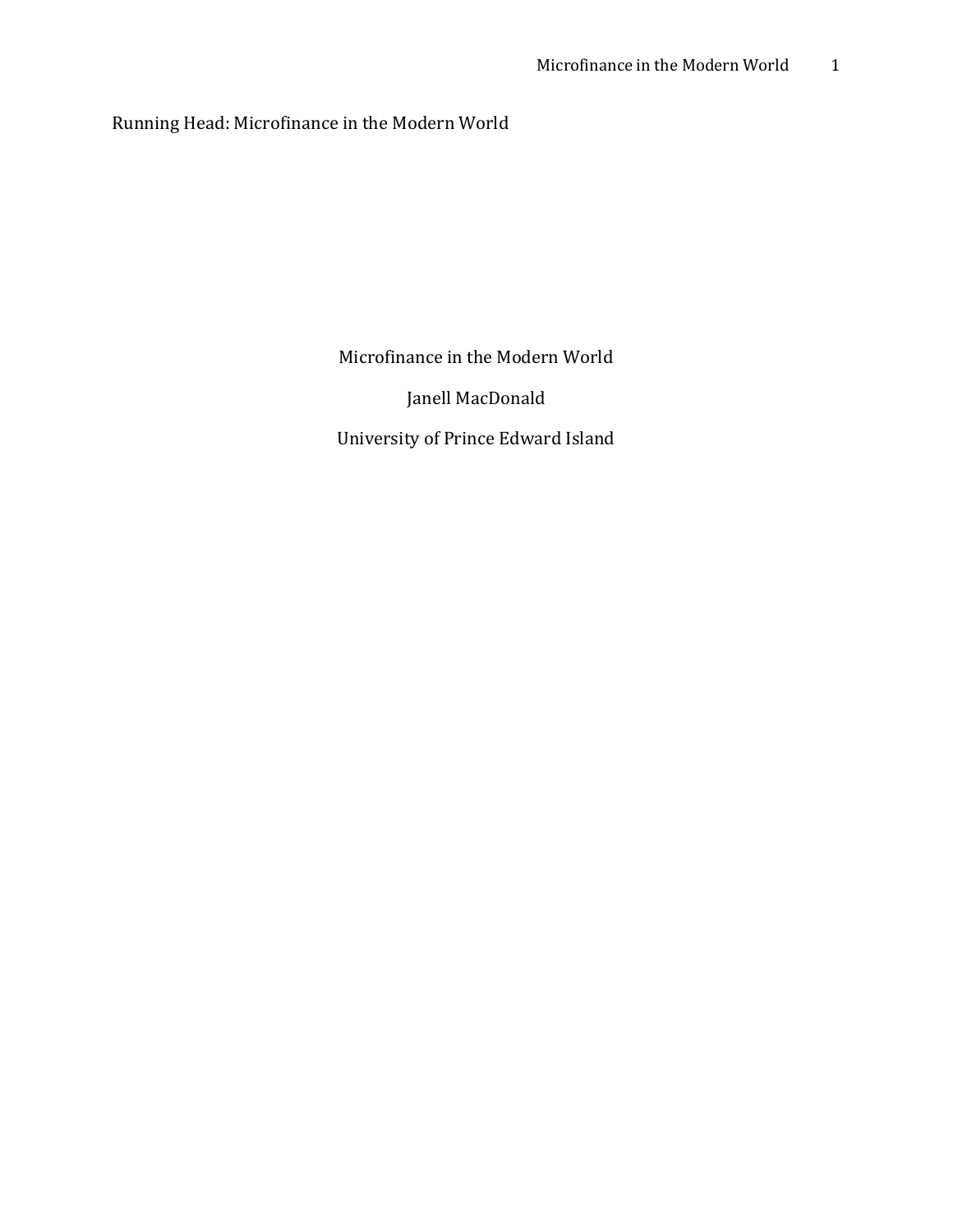# **ABSTRACT**

Since its development in 1976, microfinance has impacted the lives of millions of people around the world through the provision of small loans. Microfinance loans are primarily utilized to generate business income and reach personal goals, resulting in improved financial sustainability for poor individuals and families. As microfinance continues to expand around the world, many ethical issues arise in the quest to maintain sustainability and move towards a for-profit model. The major ethical concerns in microfinance relate to the transparency with clients, excessive interest rates and questionable collection policies. It is imperative to take these ethical concerns into consideration in the future development and growth of microfinance institutions.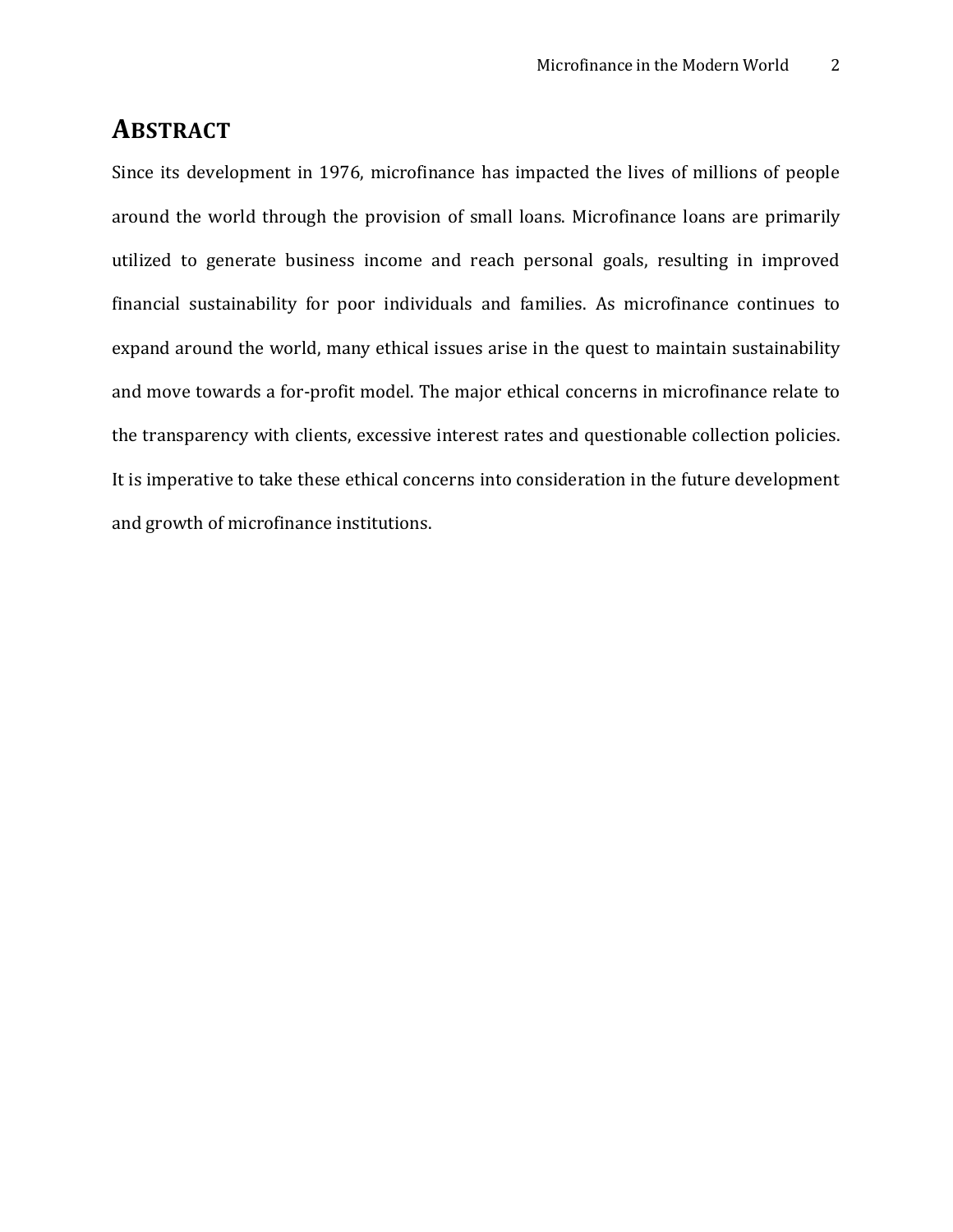## **MICROFINANCE IN THE MODERN WORLD**

# **ISSUE IDENTIFICATION**

The popularity and reach of microfinance has been increasing on a global scale, both geographically and in the quantity of loans distributed. Issues relating to sustainability and the move to for-profit business models create several ethical concerns within microfinance. The hidden fees, high interest rates, and alarming collection policies of many microfinance institutions highlight the ethical concerns in this expanding industry (Ghate, 2007). This paper will begin by discussing the history of microfinance and examining the major points in the development of the industry. Subsequently, the types of models in microfinance, as well as the advantages and limitations of microfinance will be discussed. A consideration of the ethical concerns arising from the limitations of microfinance, specifically transparency, high interest rates, and collection policies, will conclude the paper.

# **HISTORY OF MICROFINANCE**

Microfinance is the provision of loans to low-income individuals who have limited funds and inadequate collateral to obtain financing through conventional loans. A major goal of these funds is to provide individuals with the ability to operate a business. Microfinance was initially developed in Bangladesh in 1976 by Muhammad Yunus (Campbell, 2010, pp. 1081-1090). Yunus, an economist and banker, offered small loans from his own income to poor women in Bangladesh, which ultimately led him to establish the Grameen Bank in 1983. Through his initiatives in economic and social development, he was awarded the Nobel Peace Prize in 2006 (Muhammad Yunus, 2011).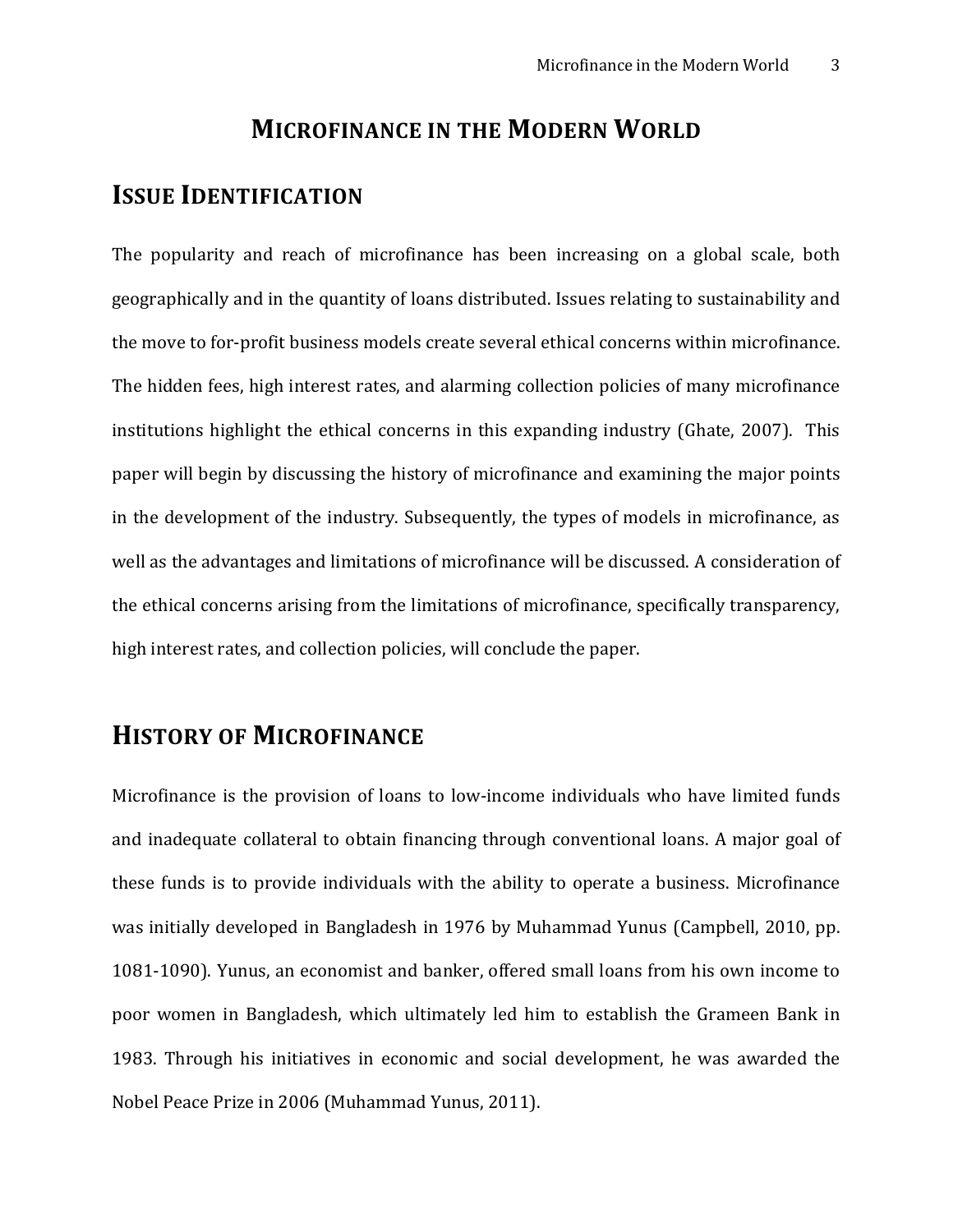The Grameen model mitigates financial risk through implementing joint liability; funds are lent to a group of people instead of on an individual basis. Since all members of the group are held responsible for repayment, they are more likely to ensure that other members make payments, lowering the risk of default. The effectiveness of this model is depicted in Zambia, where only five percent of loans have defaulted, significantly lower than the US Small Business Administration rate (Campbell, 2010, pp. 1081-1090).

# **MODERN MICROFINANCE**

### **MODELS IN MICROFINANCE**

While microfinance was initially established through the Grameen model as a not-forprofit, for-profit models, such as Banco Compartamos in Mexico have become more prominent. For-profit microfinance models create controversy, as people question whether profits should be made at the expense of poor individuals (Campbell, 2010, pp. 1081-1090). As financial institutions became established exclusively for the provision of microcredit, institutions began to obtain funds through three major channels: deposits from clients (lenders), loans through commercial banks, and loans from foreign creditors (Mahjabeen, 2008, pp. 1083-1092).

### **CLIENTS OF MICROFINANCE INSTITUTIONS**

According to Bayulgen (2008), a major goal of the Grameen model was to target women and act as a "liberating force in societies where women in particular have to struggle against repressive social and economic conditions" (p. 525). This goal of liberating women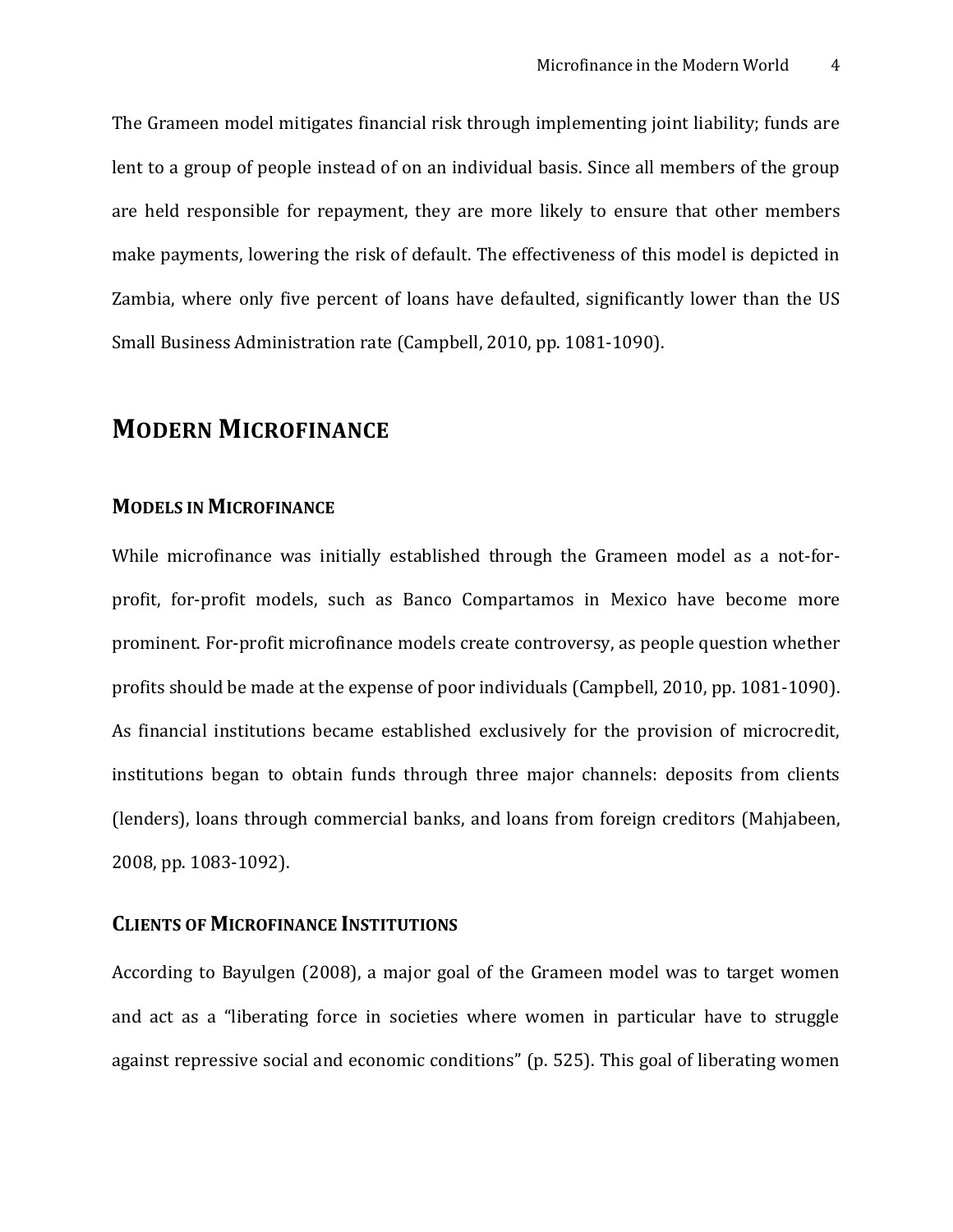is advantageous in that it reduces their dependency on external support (Campbell, 2010, pp. 1081-1090).

Funds provided to clients generally consist of small, short-term loans for the purpose of working capital or to act as a small housing loan. The loans are generally provided as a group loan, which is a single loan provided to two or more clients or entrepreneurs (Mahjabeen, 2008, pp. 1083-1092). The size of microfinance loans in developing countries tends to be small in comparison to North American loans, usually ranging from US\$25 to US\$200 (Hertz-Bunzl, 2006, pp. 32-34).

### **REACH OF MICROFINANCE**

Microfinancing has grown significantly since its inception in 1976, both geographically and through financial scale (Campbell, 2010, pp. 1081-1090). To date, microfinancing models have been implemented in 110 countries around the world (Craxton & Rathke, 2011, pp. 25-32). As a result of globalization, the number of microfinancing institutions has increased substantially (Mahjabeen, 2008, pp. 1083-1092). According to the World Bank, by 2006 direct and indirect impacts of microfinance reached over 30 million individuals around the world. It appears that current growth is sustainable, as microfinance institutions (MFIs) have only reached about four percent of their prospective market (Hertz-Bunzl, 2006, pp. 32-34). This growth, experienced even in financial downturns, resulted in many MFIs becoming public companies (Craxton & Rathke, 2011, pp. 25-32).

Individual MFIs have also experienced substantial growth. For example, Banco Compartamos increased from 60,000 to 800,000 clients, due to its transformation to a forprofit MFI (Campbell, 2010, pp. 1081-1090).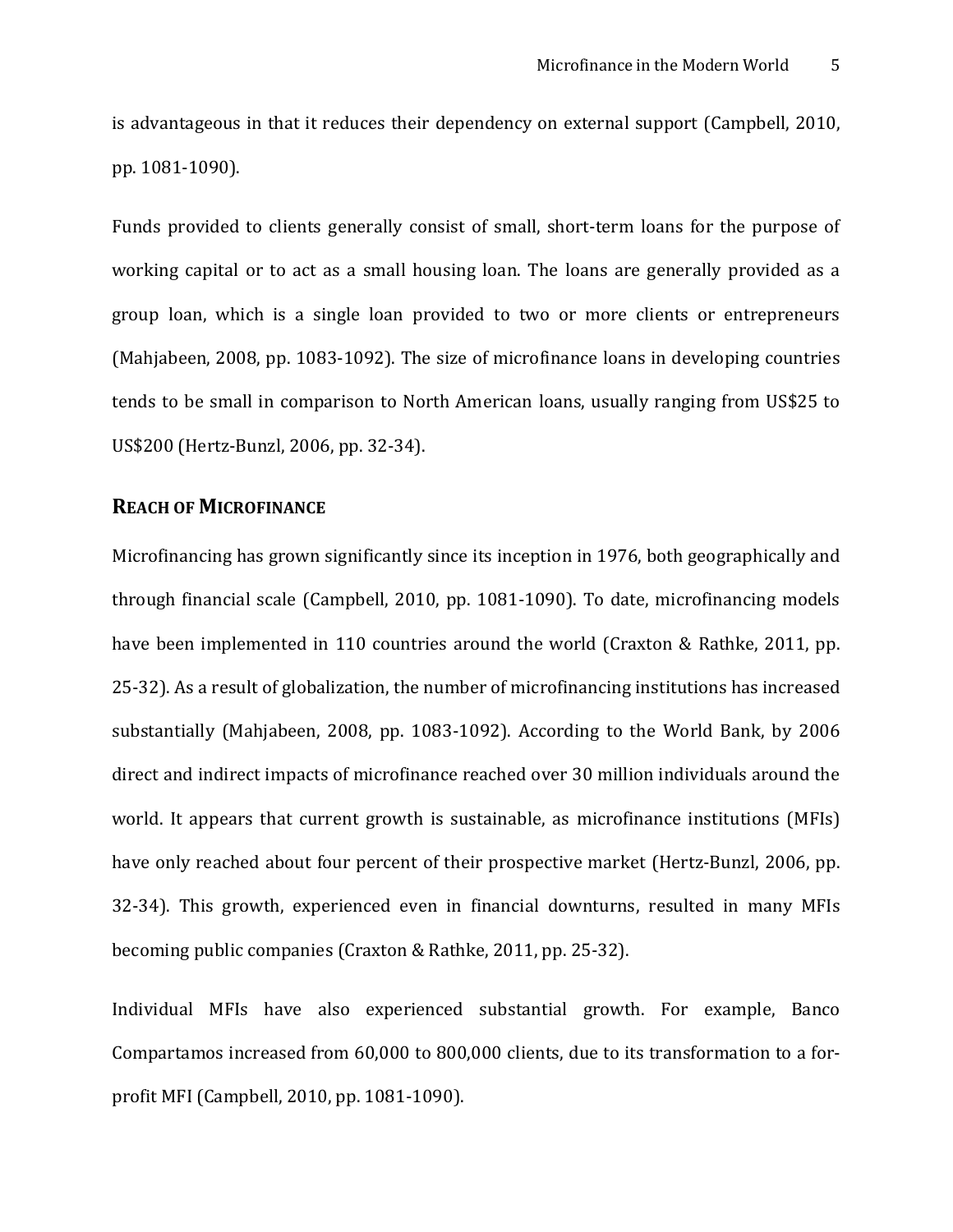By 2009, approximately 1,955 MFIs existed having substantial loan portfolios in excess of 65.9 billion dollars in aggregate.. These loan portfolios are being held by over 91 million micro-borrowers (Craxton & Rathke, 2011, pp. 25-32).

#### **ADVANTAGES OF MICROFINANCE**

Microfinance allows for individuals who live in developing countries and are unable to obtain financing through traditional means to be extended credit. This credit is important for individuals, as well as underdeveloped societies as a whole. Not only does credit allow entrepreneurs to obtain the required working capital to run a small business, but it encourages them to become more self-sufficient (Campbell, 2010, pp. 1081-1090).

With a substantial amount of microfinancing loans being extended to females, these individuals can become more independent and provide more financial support to their families. Credit gives individuals a better opportunity to access technology, healthcare, and innovative farming techniques (Campbell, 2010, pp. 1081-1090). Evidence shows that the children of female borrowers are less likely to experience starvation or be exposed to diseases. Additionally, these children are less likely to be illiterate, due in part to increased access to education. With the development of MFIs, governments can work towards eliminating poverty, increasing employment and reducing the divide between the rich and poor (Mahjabeen, 2008, pp. 1083-1092).

MFIs often enhance the communities they operate in through the provision of various services. In addition to financial services, MFIs inform individuals about education, hygiene, and disease prevention (Mahjabeen, 2008, pp. 1083-1092).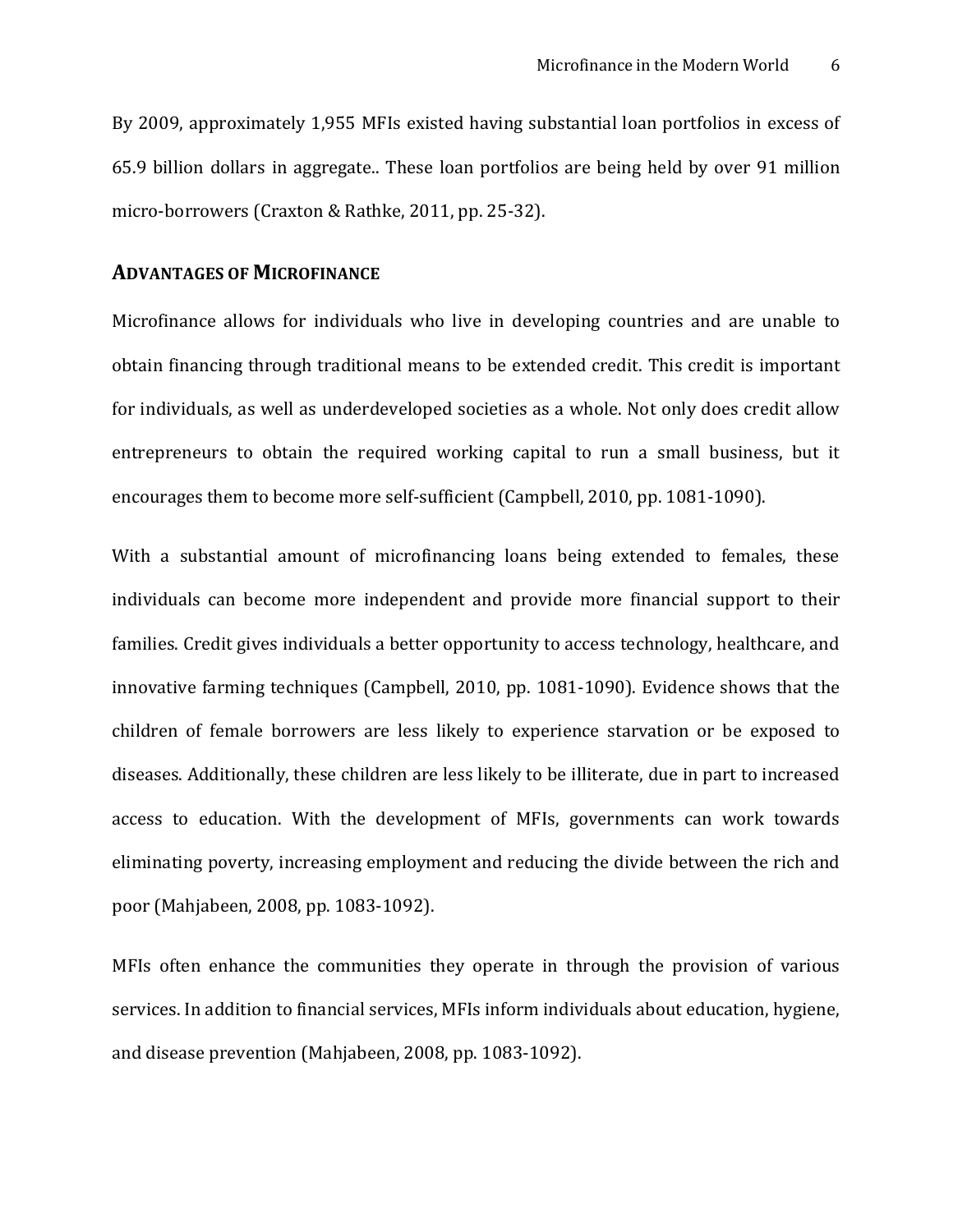MFIs offer additional benefits in countries where fraudulent government practices are common, such as in many African countries. MFIs can work towards theft prevention, allowing clients who are not served by traditional financial institutions to deposit money at a nearby location. Micro-loans have the potential to impact individuals in many ways, including helping borrowers attain their personal goals, such as receiving an education (Hertz-Bunzl, 2006, pp. 32-34).

With continuous technological advancements, MFIs have been able to further grow and expand operations. Certain MFIs, such as kiva.org utilize the internet to connect lenders and borrowers online (Campbell, 2010, pp. 1081-1090). The growth of the internet leads to increased competitiveness amongst MFIs. With increased competition, MFIs may provide more ethical services in order to maintain or expand their client base.

#### **LIMITATIONS OF MICROFINANCE**

As microfinance continues to expand throughout the world, several limitations of the model have been recognized. One notable limitation of the system, identified by United Nations Secretary-General, Kofi Annan, is that individuals who qualify for microfinancing may not have the necessary proficiencies and capabilities to succeed as an entrepreneur. This is a major concern, as individuals in developing nations may not have access to technology, adequate markets or counselling, which are a vital component in successful microfinancing operations (The Power and Limits of Microfinancing, 1999) and developing the necessary skills to succeed.

Another limitation of microfinancing models, as stated by the United Nations Capital Development Fund, is that only one percent of MFIs have developed into stable, self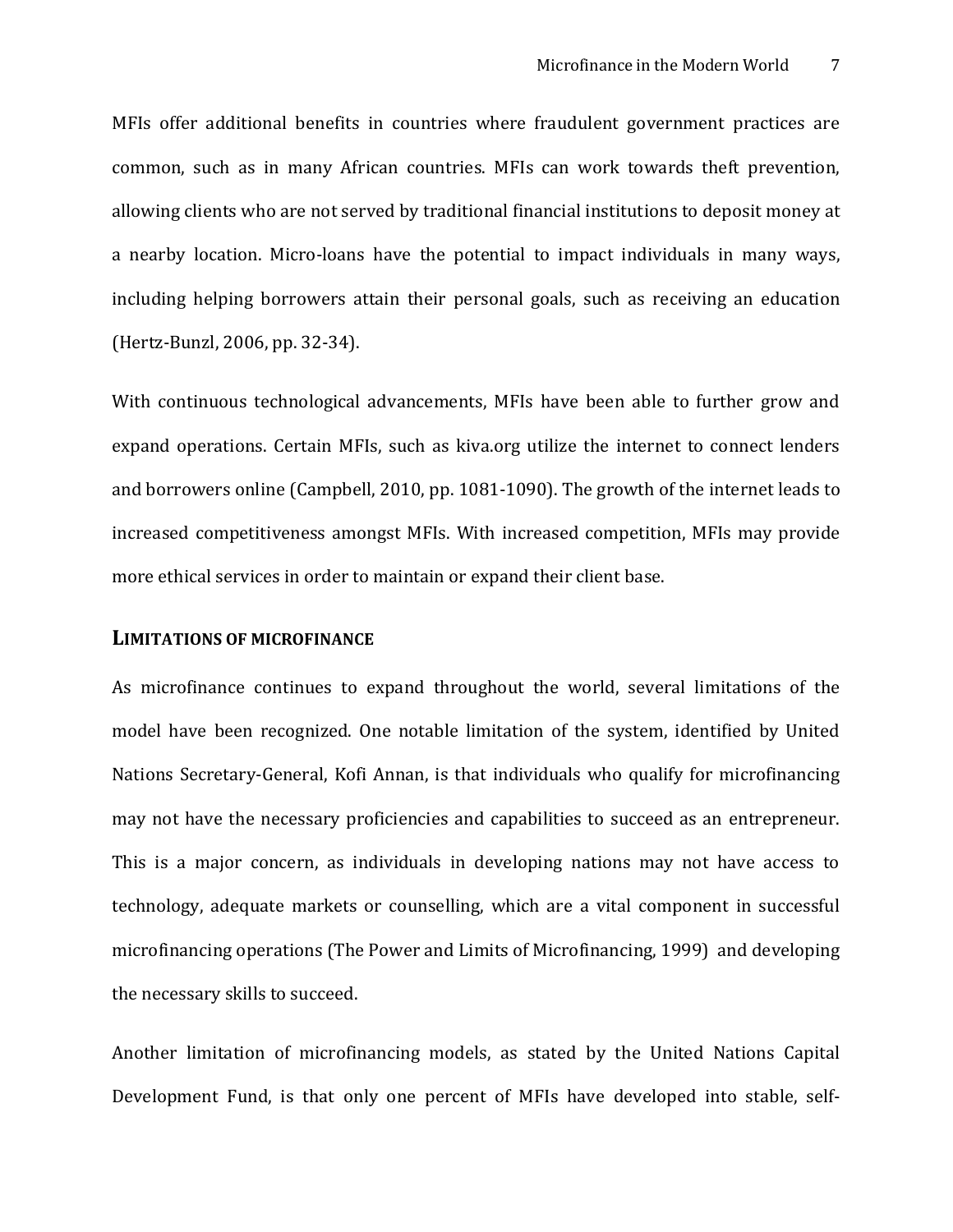sustaining operations. Since the majority of MFIs are not self-sustainable, this has resulted in high interest rates and fees in an attempt to reach financial stability. It is difficult for MFIs to establish an appropriate interest rate that allows them to meet all of the organizations' operating expenses. While this is applicable to both not-for-profit and for profit models, it is especially apparent in the for-profit model of microfinance (Hertz-Bunzl, 2006, pp. 32-34).

For MFIs to operate successfully, collateral must be obtained on the loans. In developing countries, collateral options are limited, often coming in the form of a farm animal. This poses a challenge for MFIs, as collateral in the form of goats or cows is difficult to collect. If loans are not paid and collateral cannot be collected, the number of new loans that can be distributed becomes limited (Hertz-Bunzl, 2006, pp. 32-34).

A further issue with the current microfinancing system is that clients must travel to the institution to make payments. Since this travel time for the micro-borrowers is very costly, resulting in lost productivity, MFIs may have difficulty obtaining collections if they are not strategically located (Hertz-Bunzl, 2006, pp. 32-34).

The limitations of the microfinancing models lead us to identify several ethical concerns.

# **ETHICAL CONCERNS IN MICROFINANCE**

Microfinance provides many benefits for the micro-borrowers they finance; however, the system also has many limitations as previously discussed.. Opinions diverge in regards to the impact of microfinance on developing societies. Some propose that microfinance acts a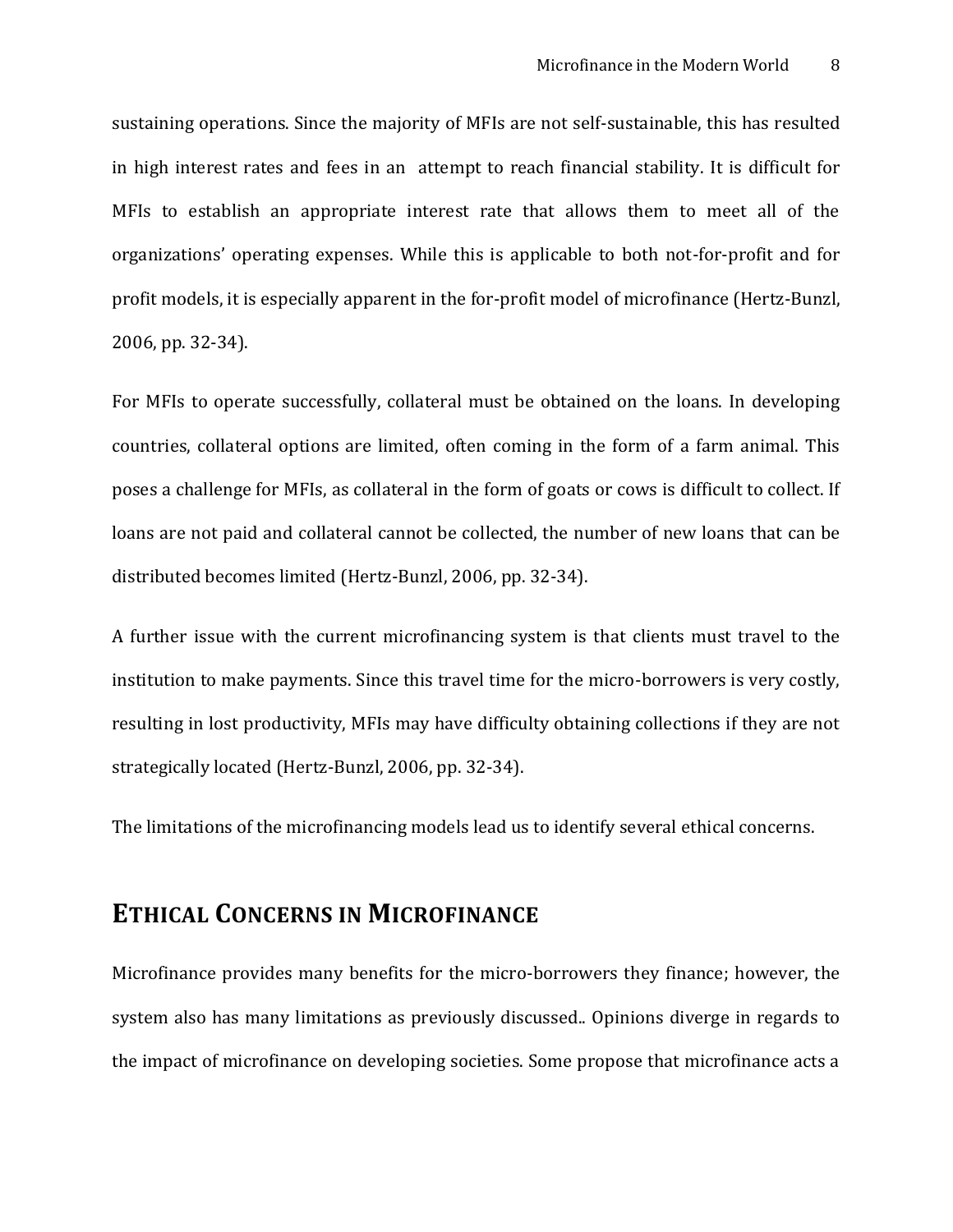as a "micro-band-aid" (Campbell, 2010, pp. 1081-1090), and putting poor individuals in debt results in more complicated economic problems in the future.

Those who advocate for microfinance believe that the development of MFIs results in sustainable progress. Supporters of microfinance believe that temporary aid in the form of microfinancing will lead to an increased level of productivity through entrepreneurial practices and growth. As productivity spreads, individuals are able to pay back their debt, with excess financial growth being reinvested, saved, or invested (Campbell, 2010, pp. 1081-1090). Regardless of which opinion on microfinance is correct, there are numerous ethical concerns underlying MFIs and microfinance practices around the world. The most significant ethical issues are discussed below.

### **TRANSPARENCY**

Transparency is a significant issue in microfinancing institutions around the world. In many areas micro-borrowers are not aware of the hidden costs or repayment periods and the effective interest rate is often much higher than they expect. For example, in Indian MFIs in the Krishna district individuals who prepaid loans to obtain a larger loan were charged with interest on the new loan, in addition to interest on the prepaid loan for the entire period (Ghate, 2007).

Several microfinancing institutions, with a major concentration on growth, forgo transparency with their micro-borrowers at the expense of expansion. In addition to the lack of transparency, the focus on growth results in many MFIs not reinvesting for future sustainability. This lack of transparency was very evident in the Krishna district of India, where the government went to the extent of temporarily closing down MFIs. In this region,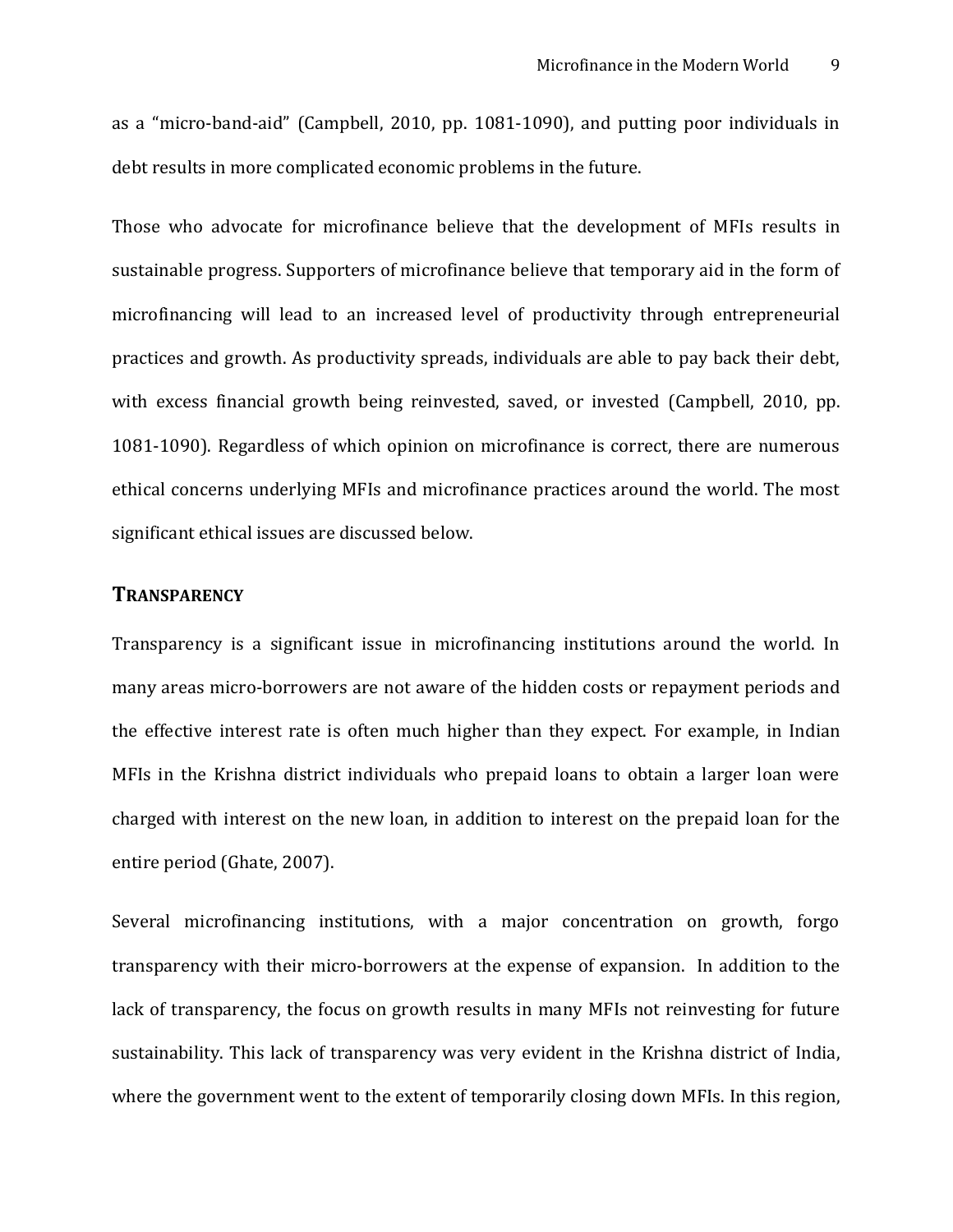the lack of transparency required over 18 percent of micro-borrowers to obtain a loan from a moneylender to meet the payments for their MFI loan. Moneylenders are a type of financer that offer loans at relatively high interest rates for short periods of time; resulting in the micro-borrower paying interest on the loan from the MFI, as well as the loan from the moneylender. One of the major issues when MFIs focus solely on growth is that excessive loans are extended, with individuals unable to meet repayment terms (Ghate, 2007). Additionally, when striving for growth, MFIs may seek to extend credit to the largest amount of people, not necessarily the people who are right for the loan.

### **INTEREST RATES**

Interest rates are a major ethical concern in the development of MFIs around the world. While the average interest rate on microfinancing funds is 26 percent, this rate changes considerably amongst different MFIs. While the Grameen Bank provides interest rates at ten percent annually, most MFIs exceed this rate. Banco Compartamos, for example, has annual interest rates at 73 percent (Campbell, 2010, pp. 1081-1090). This poses a significant problem, as many individuals in developing countries who obtain microfinancing do not fully understand interest rates or how interest rates impact their loan repayments (Craxton & Rathke, 2011, pp. 25-32); therefore, many individuals may enter into loans without realizing the extent of money they will have to repay in excess of the base amount of the loan. In comparison, prime rates in Canada over the past four years have averaged at or below three percent. From 1975 to 2009 the average prime rate was eight percent (Prime Lending Rate or "Prime Rate in Canada"). In addition to high interest rates, generally ranging from 25 to 55 percent annually, the effective interest rates at MFIs are further increased through a variety of repayment terms and extra costs (Craxton &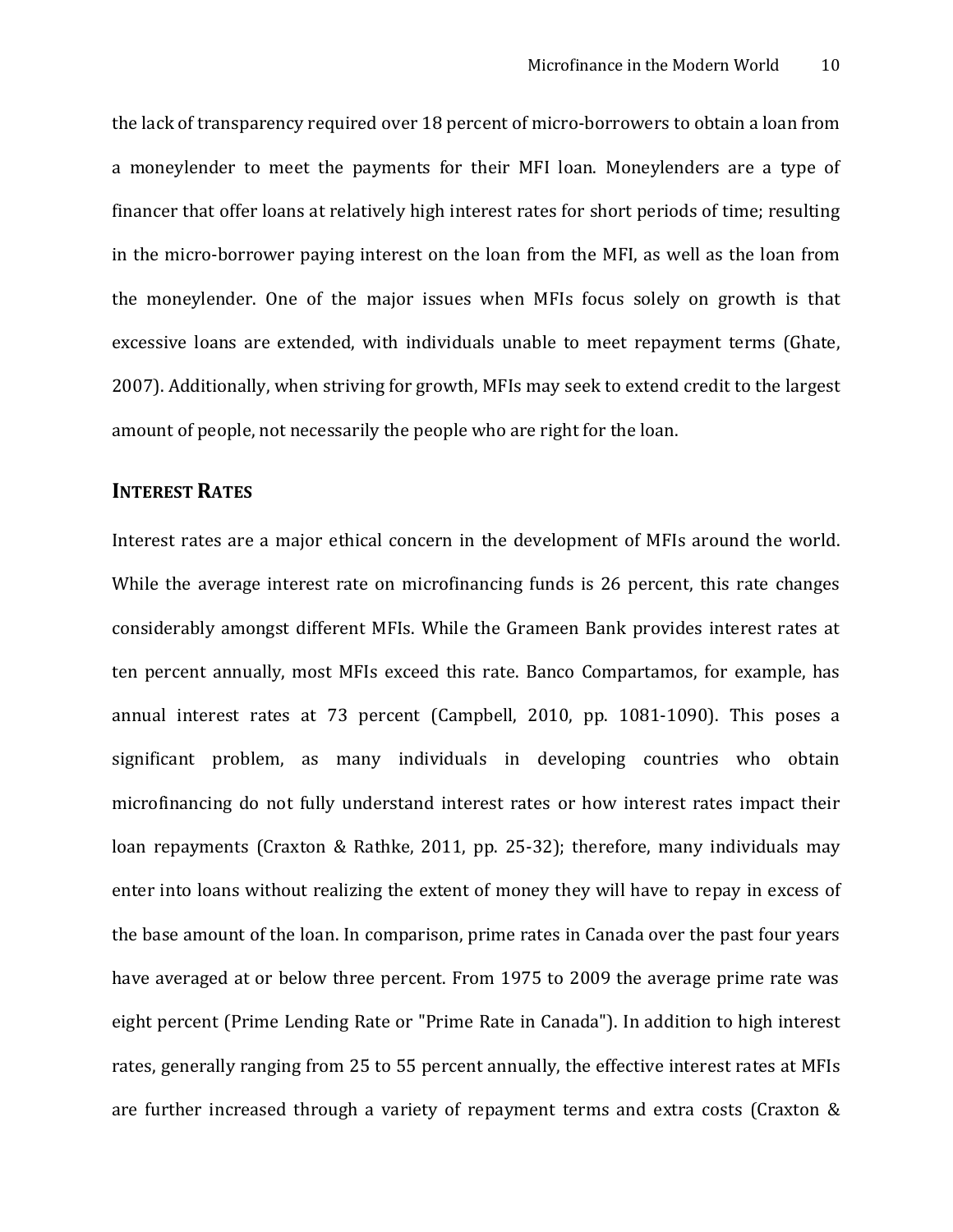Rathke, 2011). Extra charges are applied to loans, including administrative costs, forced deposits, and forced savings. Forced savings occur when MFIs force individuals to leave a certain portion of the loan in their bank account, while charging interest on the full loan. Due to lengthy repayment terms, with individuals not allowed to repay loans early, the interest expense is further increased (Craxton & Rathke, 2011, pp. 25-32).

While MFIs imply their interest rates are lower than the other options provided to individuals in developing countries, such as moneylenders (whose interest rates often range from 100 to 200 percent), further analysis suggests otherwise. While moneylenders have higher interest rates, the loans tend to be for shorter periods of times. Alternatively, MFIs offer lower interest rates than moneylenders, but the inability for early repayment and long loan terms make the overall cost of lending quite high (Craxton & Rathke, 2011, pp. 25-32).

#### **COLLECTION POLICIES**

The procedures used by some MFIs to collect loan payments from micro-borrowers is quite concerning. For instance, in the Krishna district of India, some micro-borrowers were believed to have left their homes, while others committed suicide due to the repayment practices of MFIs (Ghate, 2007). In India alone, approximately 80 individuals were reported to have committed suicide due to repayment pressures (Craxton & Rathke, 2011, pp. 25- 32). Some of the repayment practices utilized by these MFIs include significant fines and compulsory attendance at meetings (Ghate, 2007).

The practices listed above are utilized by many MFIs; however, the MFIs in the Krishna district also employed other more questionable practices. In these areas, individuals'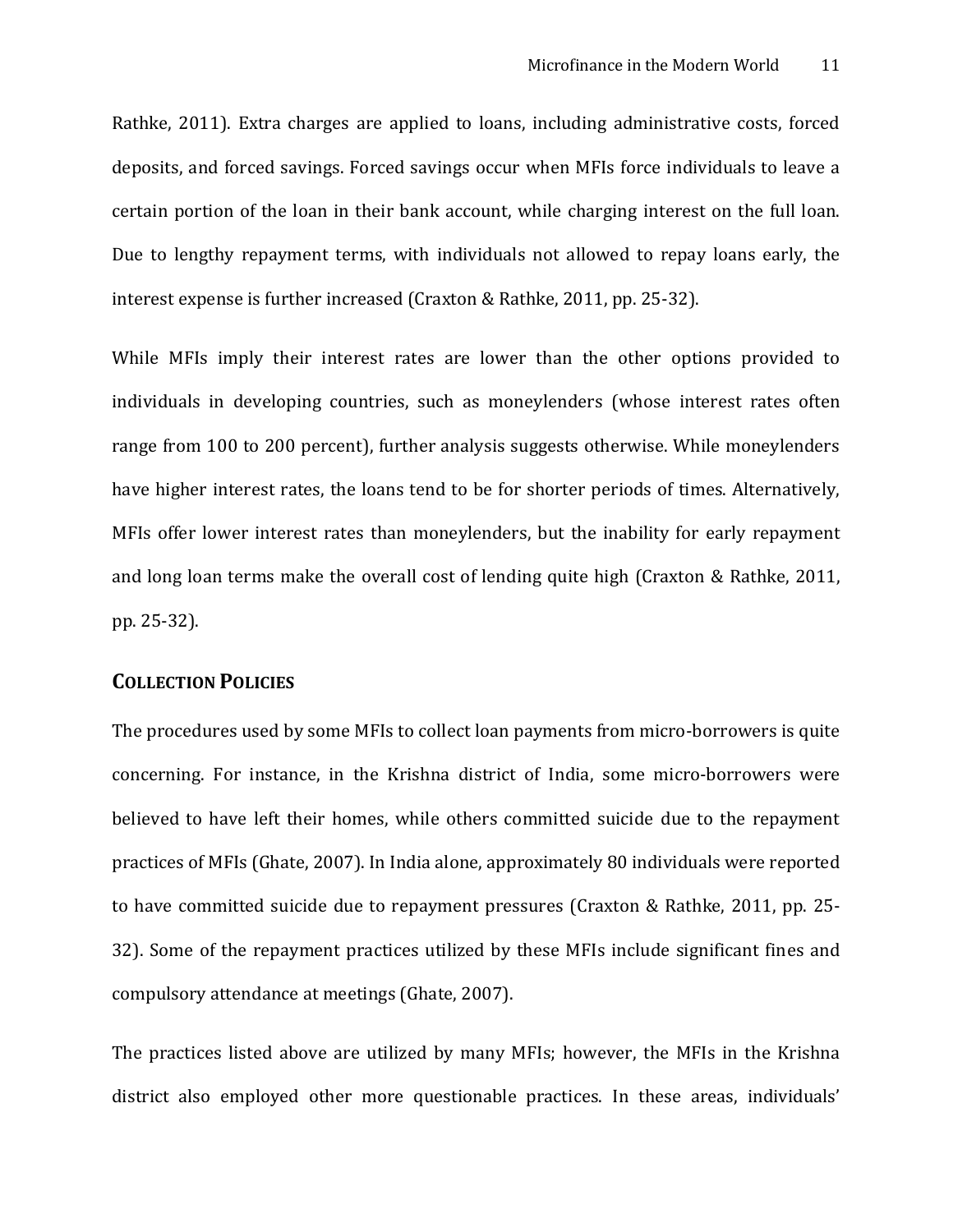overdue payments were applied against security deposits, weekly meetings were held in front of the home of the person who had defaulted on a payment, and MFI employees were reported to have sat outside of the home of the defaulter. Additionally, MFI employees used offensive language when speaking to micro-borrowers who had late payments. Another threatening practice exercised by MFIs in the Krishna district was to post 'loan overdue' notices by the homes of defaulters to further embarrass them (Ghate, 2007). In developing nations the utilization of these tactics has a huge impact on the emotional stability of micro-borrowers and their perception within the community.

#### **GROUP LENDING**

In excess of 90 percent of people in developing countries lack access to credit facilities, making it difficult for individuals to operate businesses and become self-sustainable. In order to combat this, many MFIs utilize a group lending policy, which incorporates joint liability to improve collection rates (Woolcock, 1999, pp. 17-42). Joint liability occurs in group lending practices, where the whole group is responsible for repayment; if one individual defaults on a loan, the group is responsible for making the payment (Ghate, 2007). Group lending acts as a form of 'social' collateral for MFIs; while it has the advantage of increasing the repayment rates it puts a lot of pressure on the micro-borrowers. Group lending has the potential to destroy family and friend relationships, with many MFIs not loaning additional money until all individuals in a group have paid off their debt (6 Ethical Concerns in Microfinance: Not as Simple as it Looks, 2010).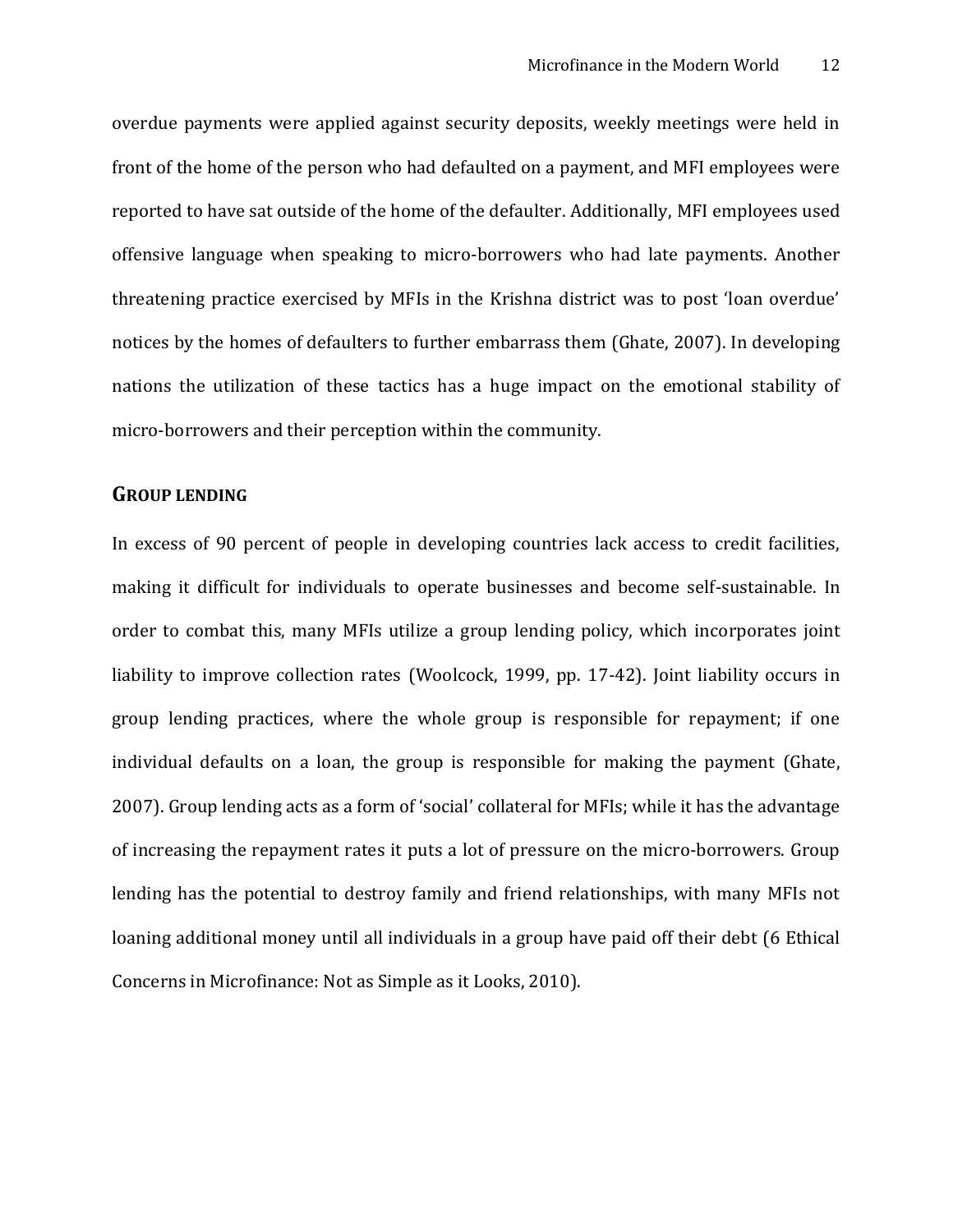## **IMPACT ON THE BUSINESS ENVIRONMENT**

MFIs have difficulty finding the balance establishing interest rates to meet the operating needs of the organization. Even with high interest rates and questionable transparency among clients, the majority of MFIs have difficulty developing and maintaining selfsustainable operating practices without financial support from outside sources. A major issue of sustainability is that MFIs offer many loans of smaller scale, resulting in high administration costs. In order to develop sustainable growth, operating costs will need to be managed effectively. MFIs are financed through investments and public commitments; in 2009, 3.2 billion dollars in funding came from cross-border funding, while a total of 21.3 billion dollars was committed to microfinance in the year. With all of the funding and subsidies, it is believed that only five percent of MFIs would exist without the external funding (Craxton & Rathke, 2011, pp. 25-32).

As more MFIs become for-profit, the related investors and shareholders will expect a reasonable return on investment (Craxton & Rathke, 2011, pp. 25-32). This moves microfinance from a method of creating a sustainable future for the poor to a profitgenerating institution that seeks to make money off of the poor. As MFIs continue to gain popularity around the world, measurement tools to evaluate the effectiveness will help determine the most appropriate models and procedures.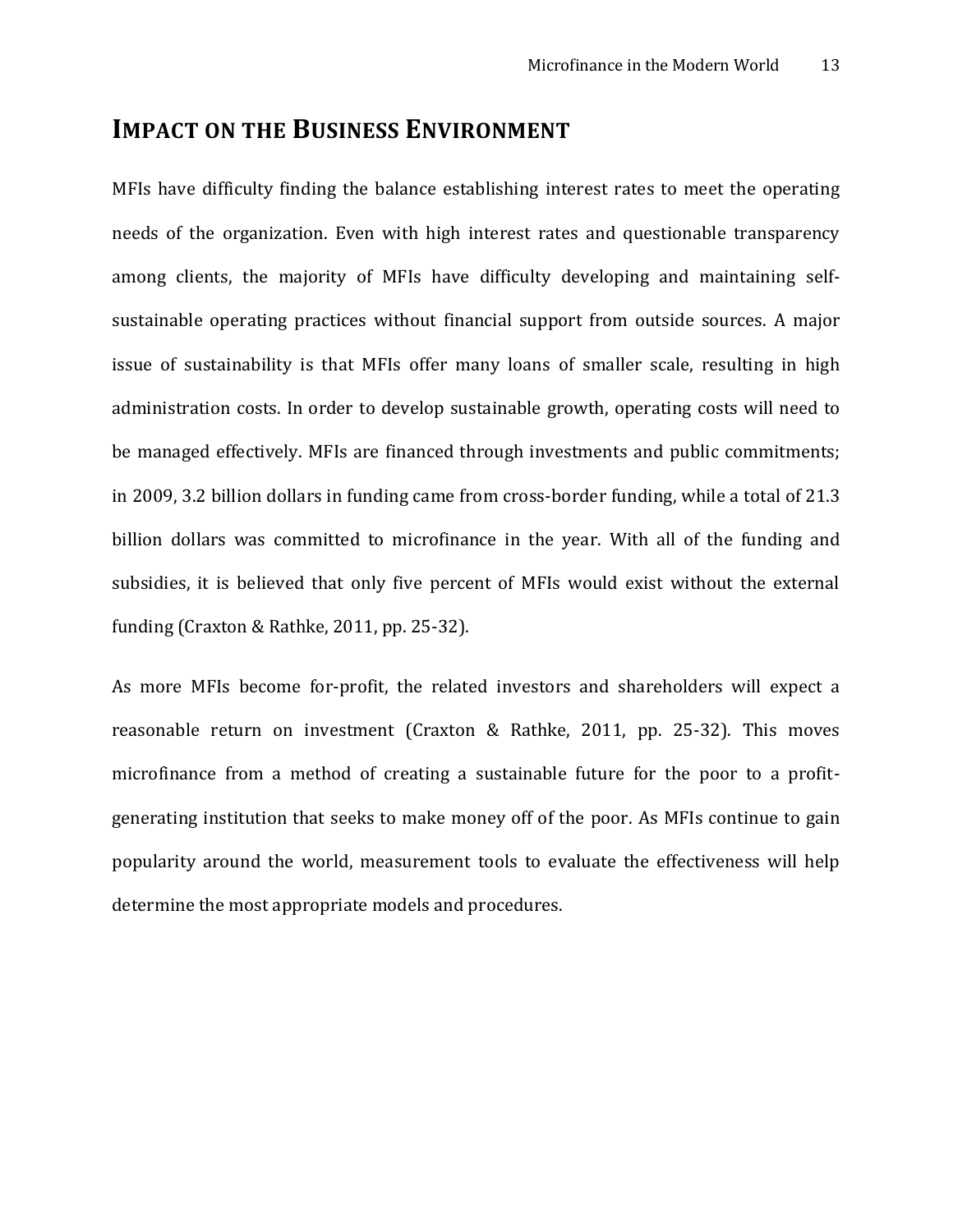## **FUTURE RESEARCH**

Microfinance is becoming more and more relevant in society due to the substantial growth within the industry. Since microfinance is a relatively young industry, there are still numerous areas to be researched and developed. Some areas for future research include establishing the difference between the types of microfinance models (for-profit and notfor-profit), and identifying whether any differences are substantial. Additionally, more research could be conducted on whether not-for-profit microfinance models are inherently more ethical than for-profit models. There are a variety of ethical concerns relating to microfinance in developing countries, therefore, it will be vital to research and develop the most appropriate types of regulation for the industry. This regulation may be developed by a stand-alone regulatory body or a regulatory body already in existence; however, it should have the ultimate goal of eliminating the ethical issues, while allowing for self-sustainable practices.

## **SUMMARY**

Microfinance has impacted millions of people in developing countries since its development by Yunus in 1976 (Muhammad Yunus, 2011). As MFIs continue to expand and develop throughout the world, the majority of the institutions are not self-sustainable. Sustainability issues, in addition to the move to for-profit organizations lead us to question the ethical standards used by MFIs (Hertz-Bunzl, 2006).

The significant ethical issues associated with microfinance, such as transparency in lending, excessive interest rates, questionable collection policies and group lending have a huge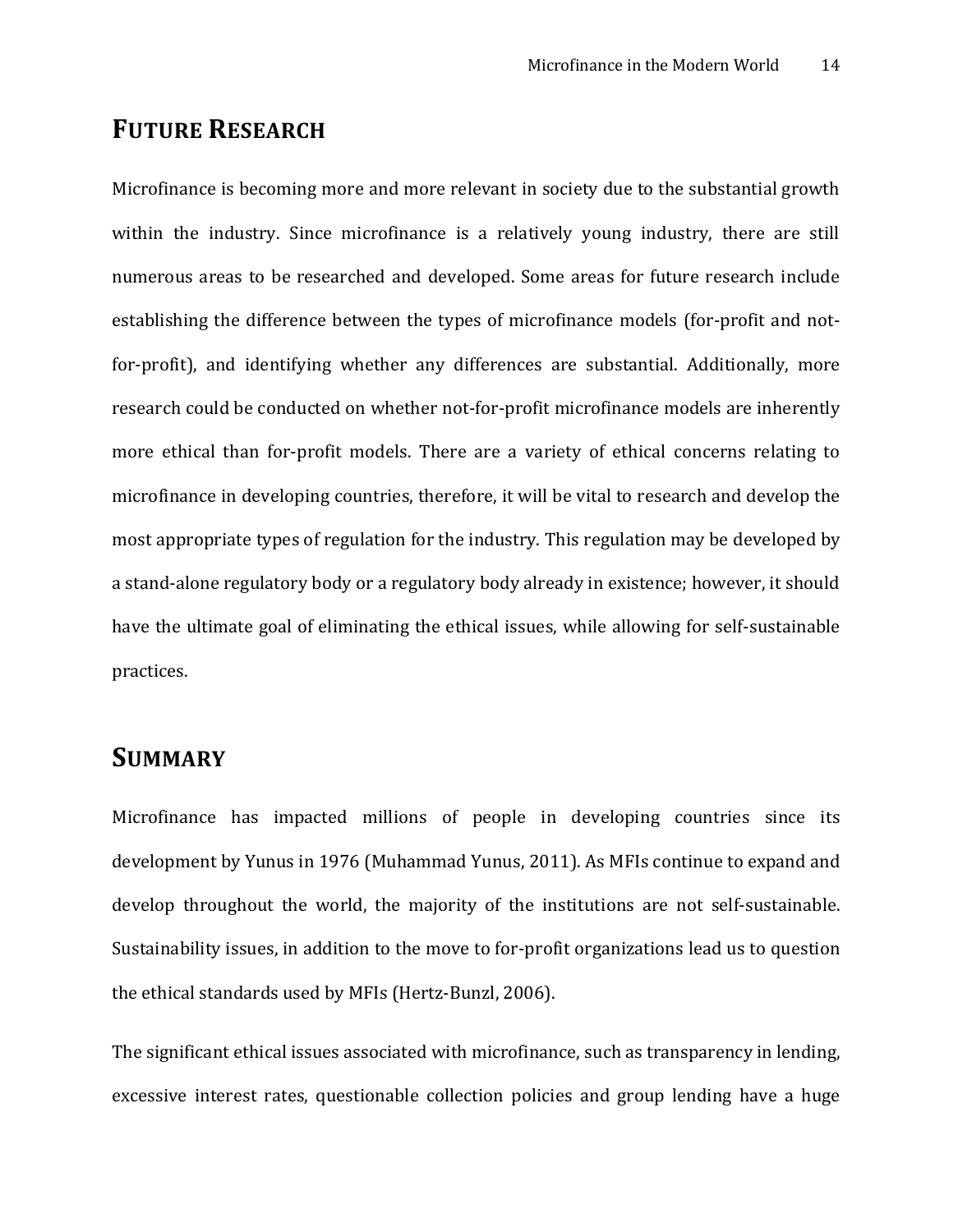impact on developing nations. Moving forward these ethical concerns must be analyzed, to balance the related benefits and limitations. In the future, if MFIs continue to move towards a for-profit model and growth is a primary concern, an appropriate course of action must be taken to instill sufficient regulation to protect the interests of poor individuals and developing countries as a whole.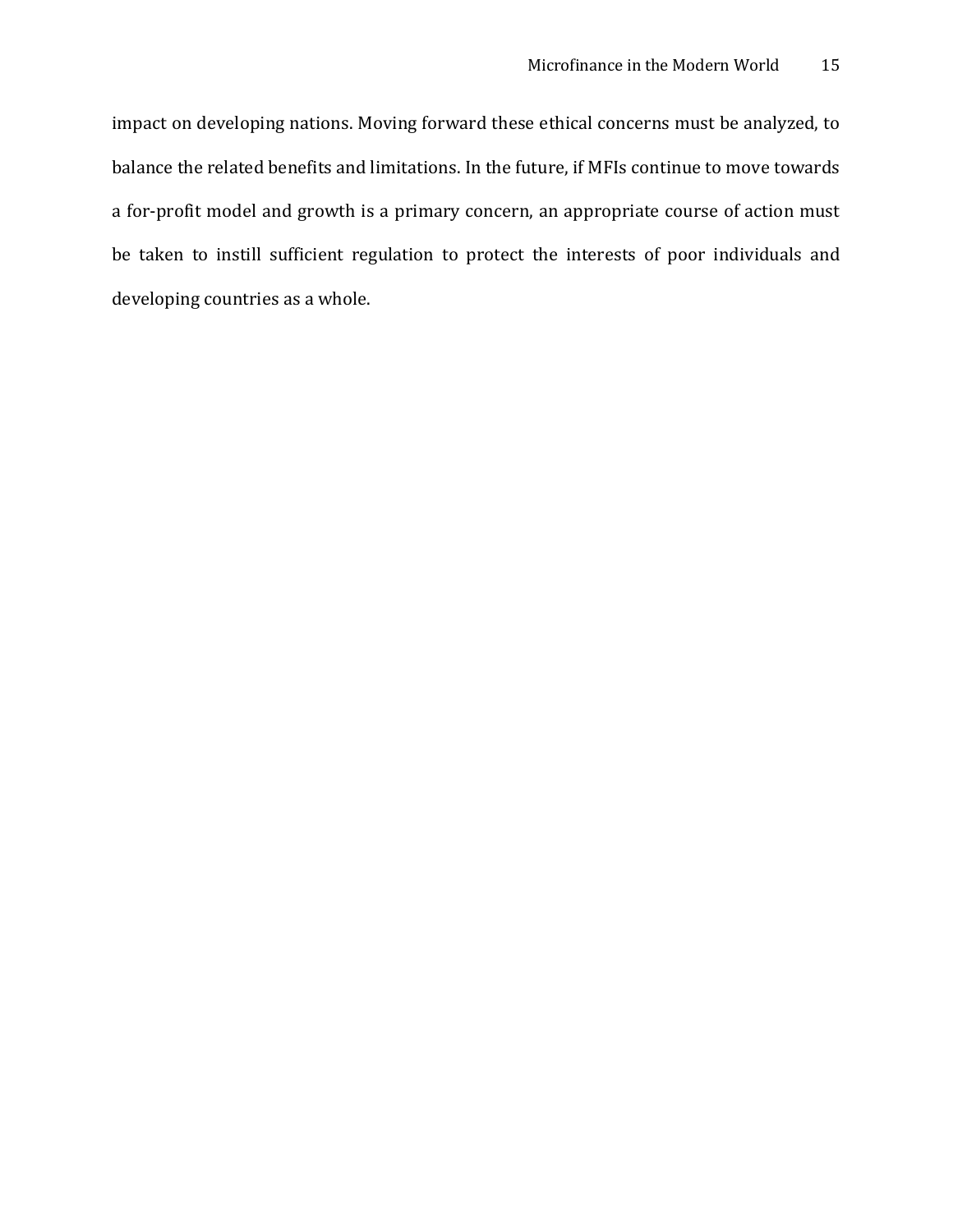# **WORKS CITED**

- *6 Ethical Concerns in Microfinance: Not as Simple as it Looks*. (2010, June 26). Retrieved February 19, 2012, from Microfinance Hub: http://microfinancehub.com/2010/06/26/6-ethicalconcerns-in-microfinance-not-as-simple-as-it-looks/
- Bayulgen, O. (2008). Muhammad Yunus, Grameen Bank and the Nobel Peace Prize: What Political Science Can Contribute to and Learn From the Study of Microcredit. *International Studies Review , 10* (3), 525-547.
- Campbell, G. (2010). Microfinancing the Developing World: how smal loans empower local economies and catalyse neoliberalism's endgame. *Third World Quarterly , 31* (7), 1081-1090.

Craxton, M., & Rathke, W. (2011). Mega Troubles for Microfinance. *Social Policy , 41* (3), 25-32.

- Ghate, P. (2007). Consumer Protection in Indian Mircrofinance: Lessons from Andhra Pradesh and the Microfinance Bill. *Economic and Political Weekly , 42* (13).
- Hertz-Bunzl, N. (2006). Financing Hope Improving Microfinance. *Harvard International Review , 27* (4), 32-34.
- Mahjabeen, R. (2008). Microfinancing in Bangladesh: Impact on households, consumption and welfare. *Journal of Policy Modeling , 30* (6), 1083-1092.
- (2011). Muhammad Yunus. In *Columbia Electronic Encyclopedia 6th Edition.* Columbia University Press.
- *Prime Lending Rate or "Prime Rate in Canada"*. (n.d.). Retrieved February 18, 2012, from CanEquity: http://www.canequity.com/rates/prime\_rate.stm